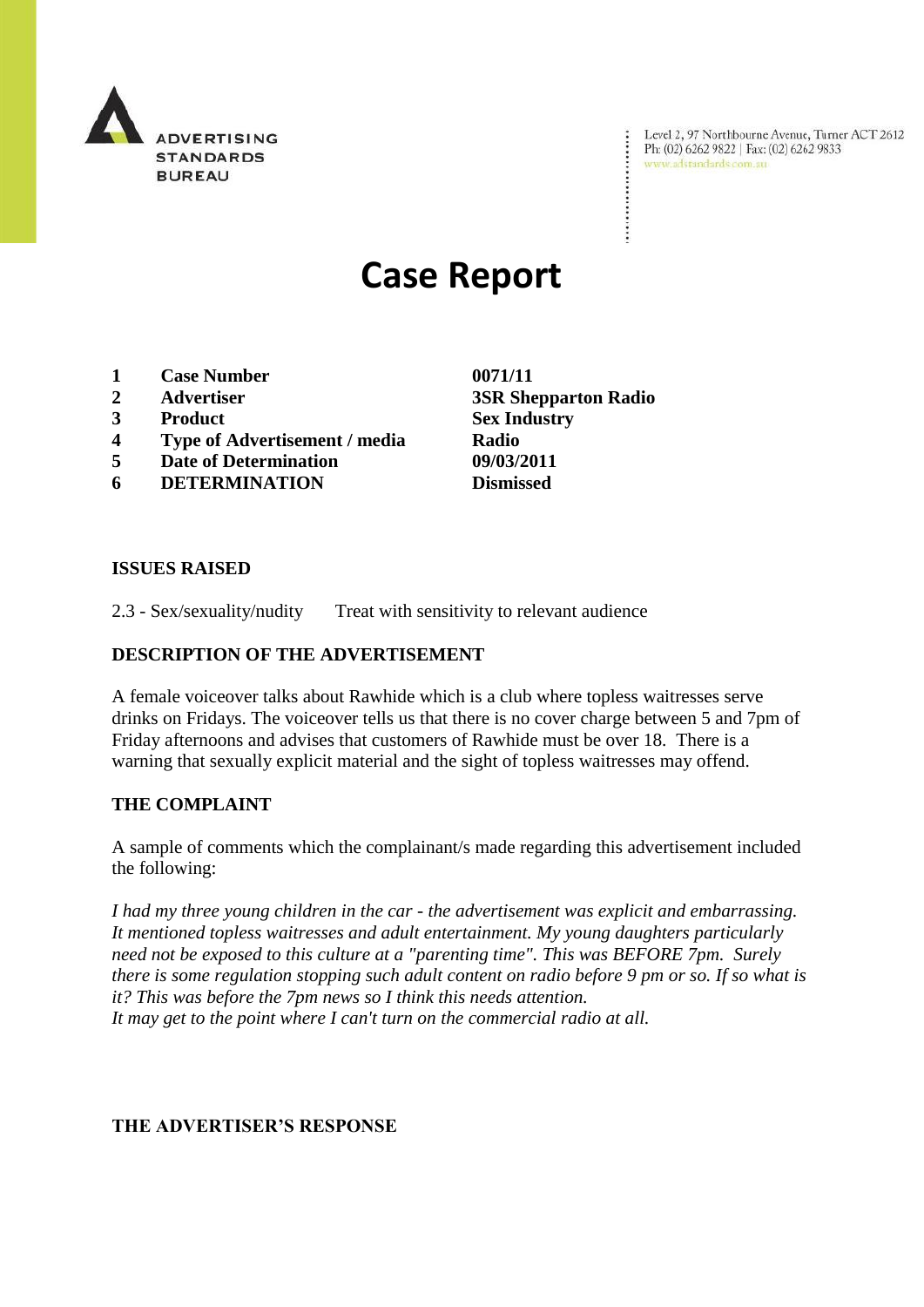Comments which the advertiser made in response to the complainant/s regarding this advertisement include the following:

*The Advertisement was broadcast on 3SR Shepparton (Radio Station). The Radio Station produced the Advertisement for Rawhide.* 

*As requested, we have attached the script for the Advertisement and a digital copy of the Advertisement.*

*The Advertisement*

*The Advertisement is 30 seconds long. It consists of a female voice-over advising listeners of the Club's location and opening hours. The voice-over also advises that there is no cover charge to the Club between 5 and 7 pm on Friday afternoons, when the Club's waitresses are topless and drinks are at bar prices. The Advertisement advises that customers to the Club must be over 18, and concludes with a warning that sexually explicit material and the sight of topless waitresses may offend.*

*The Radio Station broadcast the Advertisement from 3rd February to 25th February approx. 36 times at various times across the day and night excluding 7 am to 9 am and from 2:30 pm to 4 pm.*

*The Complaint*

*The Complaint states that the Advertisement was sexually explicit and embarrassing for the complainant while with her children because it mentioned topless waitresses and adult entertainment. The Complaint also takes issue with the Advertisement because it was broadcast before 7 pm.*

*Your letter states that the Complaint raises issues under section 2.3 of the Australian Association of National Advertisers Code of Ethics (Code).* 

*Our Response*

*We are sorry to hear that the Advertisement caused the complainant embarrassment. The Radio Station takes its responsibilities to comply with laws, regulations and codes, including the Code, seriously. Our client also treats its obligations to comply with advertising standards seriously.* 

*We have carefully reviewed the Advertisement in light of the Complaint. For the reasons set out below, we are of the firm view that the Advertisement complies with the Code and that the Complaint should not be upheld.*

*Section 2.3 of the Code provides that advertising or marketing communications shall treat sex, sexuality and nudity with sensitivity to the relevant audience and, where appropriate, the relevant time zone.*

*The Advertisement does not contain any sexually explicit content or nudity. While the female voice-over in the Advertisement might be described as "sexy", the Advertisement (including the words spoken) is very mild in tone. It merely advertises details about the Club, and the fact that there is no cover charge and topless waitresses from 5pm until 7pm every Friday. Although the Advertisement contains a reference to sexually explicit material and topless waitresses, this is stated in the context of a warning to listeners. It could not be said that that of itself treats nudity or sex insensitively, or renders the Advertisement to be sexually explicit. As noted above, the Club is an adult venue. As such, the Advertisement was targeted towards an adult audience. The Radio Station always takes care to ensure that all its advertising is broadcast in time zones appropriate to its potential audience. In this instance, the Radio Station took steps to ensure that the Advertisement was not broadcast during any program which was likely to attract a substantial child audience. In particular, the Radio Station made a decision not to broadcast the Advertisement from 7 am to 9 am and from 2:30 pm to 4*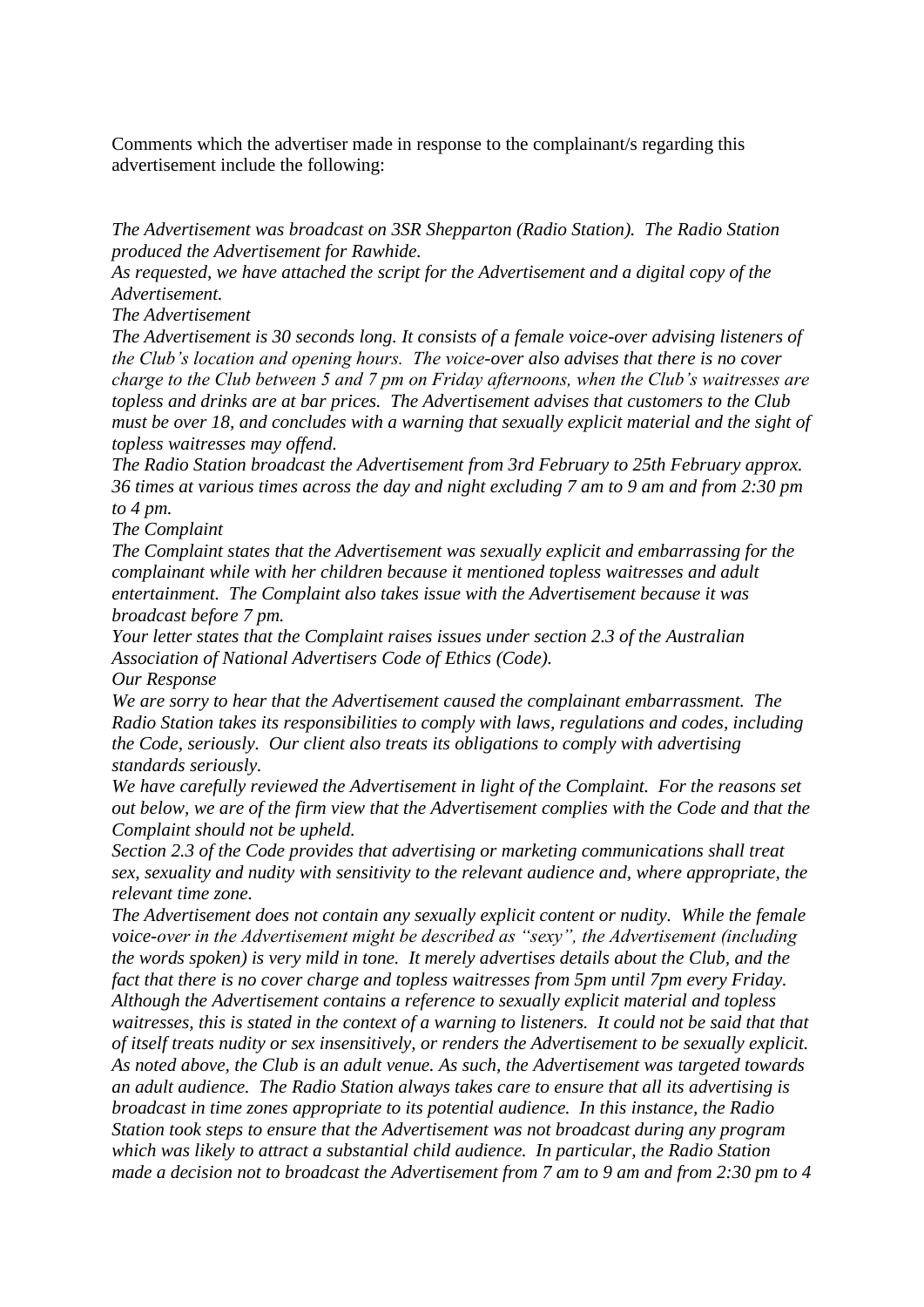*pm Monday to Friday, as these are the time slots in which higher volumes of children are most likely to listen to the Radio Station (as they are driven to and from school). Accordingly, in the context of the Advertisement's target audience and the times in which it was broadcast, we do not consider that the Advertisement treated sex, sexuality and nudity inappropriately to either the audience or the relevant time zone.*

*Neither the AANA Code of Advertising to Children or the AANA Food or Beverages Marketing Communications Code, apply to the Advertisement. We do not believe that the Advertisement raises any other issues under the Code. Thank you for providing us with an opportunity to submit a response to the Complaint. We hope you find this response satisfactory.* 

## **THE DETERMINATION**

The Advertising Standards Board ("Board") considered whether this advertisement breaches section 2 of the Advertiser Code of Ethics (the "Code").

The Board noted the complainant's concerns that the advertisement features explicit dialogue and is not appropriate for the time it was aired (i.e. family radio time – before 7pm)

The Board reviewed the advertisement and noted the advertiser's response that the ad provides details about the Club (which is an adult venue) and was targeted towards an adult audience.

The Board considered whether the advertisement was in breach of section 2.3 of the Code. Section 2.3 of the Code states: "Advertising or Marketing Communications shall treat sex, sexuality and nudity with sensitivity to the relevant audience and, where appropriate, the relevant programme time zone".

The Board noted that although the advertisement contains a reference to sexually suggestive material and topless waitresses, that in itself does not mean that the ad is sexually explicit.

The Board noted that the Radio Station did not broadcast the Advertisement from 7 am to 9 am and from 2:30 pm to 4 pm Monday to Friday, as these are the time slots in which higher volumes of children are most likely to listen to the Radio Station (as they are driven to and from school).

The Board noted that whilst some members of the community may feel uncomfortable with the topic of the advertisement, the language and descriptions used were relevant to the product/service being advertised and were quite mild.

The Board determined that the advertisement did treat sex, sexuality and nudity with sensitivity to the relevant audience and that it did not breach section 2.3 of the Code.

The Board then considered whether the advertisement was in breach of Section 2.5 of the Code. Section 2.5 of the Code states: "Advertising or Marketing Communications shall only